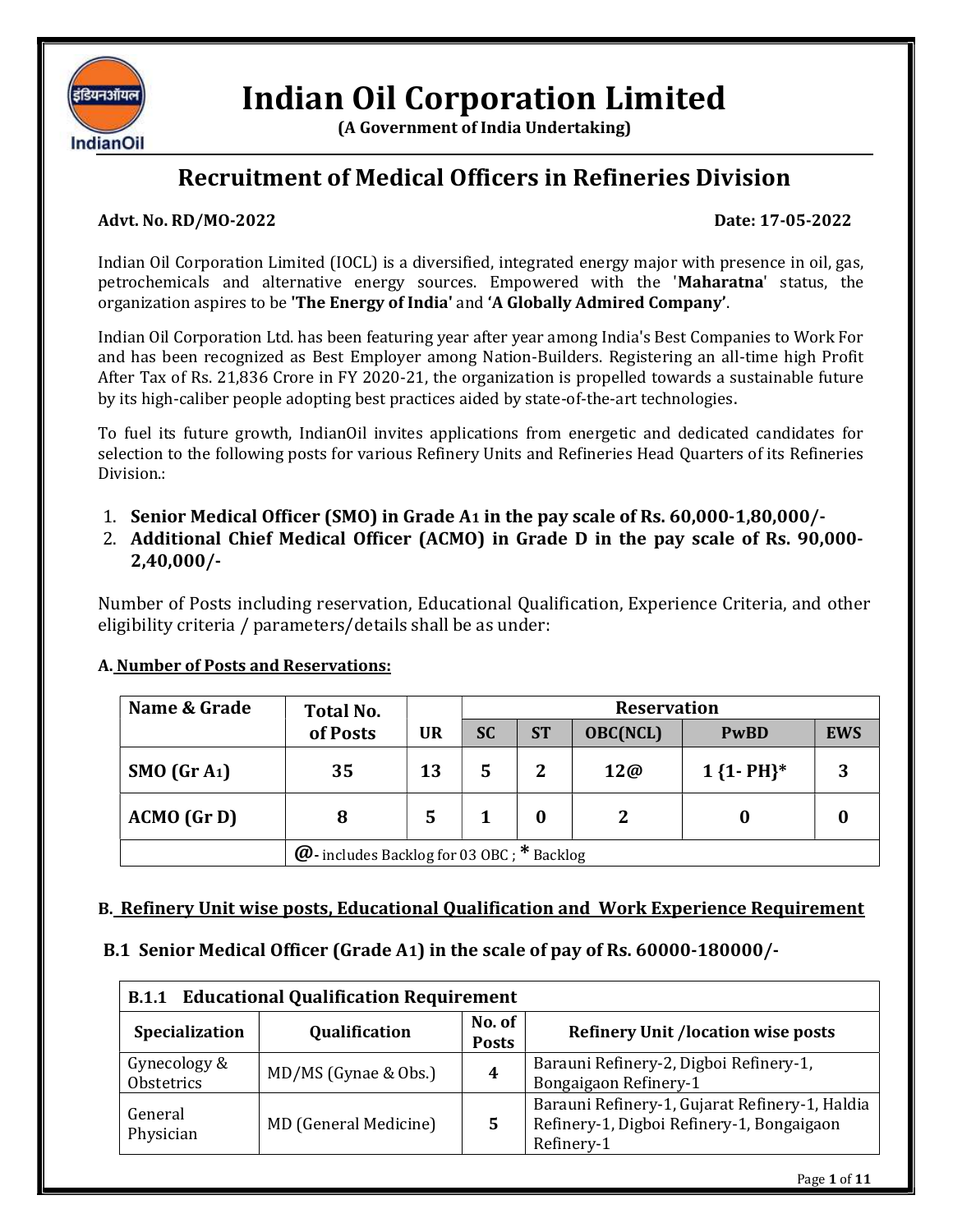| Specialization                                   | Qualification             | No. of<br><b>Posts</b> | <b>Refinery Unit /location wise posts</b>                                                                                       |
|--------------------------------------------------|---------------------------|------------------------|---------------------------------------------------------------------------------------------------------------------------------|
| General Surgeon                                  | MS (General Surgery)      | 1                      | Mathura Refinery-1                                                                                                              |
| Pathology                                        | MD (Pathology)            | 1                      | Barauni Refinery-1                                                                                                              |
| Pediatric                                        | MD (Pediatrics)           | 8                      | Guwahati Refinery-1, Barauni Refinery-2,<br>Gujarat Refinery-1, Mathura Refinery-1,<br>Digboi Refinery-2, Bongaigaon Refinery-1 |
| Orthopedic                                       | MS (Orthopedics)          | 6                      | Guwahati Refinery-1, Barauni Refinery-1,<br>Gujarat Refinery-1, Digboi Refinery-2,<br>Bongaigaon Refinery-1                     |
| Cardiology                                       | MD (Cardiology)           | $\mathbf{2}$           | Barauni Refinery-1, Bongaigaon Refinery-1                                                                                       |
| Anesthesia                                       | MD (Anesthesia)           | 4                      | Guwahati Refinery-1, Barauni Refinery-1,<br>Gujarat Refinery-1, Bongaigaon Refinery-1                                           |
| <b>ENT</b>                                       | MS (Ear, Nose and Throat) | $\mathbf{2}$           | Barauni Refinery-1, Bongaigaon Refinery-1                                                                                       |
| Ophthalmology                                    | MD (Ophthalmology)        | 1                      | Digboi Refinery-1                                                                                                               |
| Radiology                                        | MD (Radiology)            | 1                      | Barauni Refinery-1                                                                                                              |
| <b>B.1.2</b> No Minimum work experience required |                           |                        |                                                                                                                                 |

Candidates with PG diploma in relevant disciplines may also apply and such candidates shall be considered in the event of non-availability of suitable candidates with Post Graduate degree as mentioned above.

### B.2 Additional Chief Medical Officer (Grade D) in the scale of pay of Rs. 90000-240000/-

| <b>B.2.1 Educational Qualification Requirement</b> |                          |                        |                                                                                                                                            |  |
|----------------------------------------------------|--------------------------|------------------------|--------------------------------------------------------------------------------------------------------------------------------------------|--|
| Qualification<br>Specialization                    |                          | No. of<br><b>Posts</b> | <b>Refinery Unit /location wise posts</b>                                                                                                  |  |
| General Physician                                  | MD (General<br>Medicine) | $\boldsymbol{4}$       | Mathura Refinery-1, Panipat Refinery &<br>Petrochemical Complex (PRPC), Panipat-1,<br>Paradip Refinery-1, Refineries Hqrs., New<br>Delhi-1 |  |
| <b>General Surgeon</b>                             | MS (General Surgery)     | 3                      | Guwahati Refinery-1, Barauni Refinery-1,<br>Digboi Refinery-1                                                                              |  |
| Radiology                                          | MD (Radiology)           |                        | Digboi Refinery-1                                                                                                                          |  |
| <b>B.2.2 Minimum Work Experience</b>               |                          |                        | Minimum 10 Years of relevant work experience                                                                                               |  |

Candidates with PG diploma in relevant disciplines may also apply and such candidates shall be considered in the event of non-availability of suitable candidates with Post Graduate degree as mentioned above.

- B.3 MBBS with minimum 4 years of relevant work experience (for the post of Senior Medical Officer) / minimum 14 years of relevant work experience (for the post of Additional Chief Medical Officer) in General Medicine with any industrial hospital/ reputed hospital/nursing home may also apply and shall be considered in the event of non-availability of suitable candidates with Post Graduate Degree / Diploma qualification as mentioned in B1 & B2 above.
- B.4 A qualification/ experience in Occupational Health shall be desirable.
- B.5 Selected candidates with MD/MS qualification (after MBBS) may be offered upto 5 increments on the minimum Basic Pay. Similarly, candidates with Post Graduate Diploma (after MBBS) qualification may be offered upto 2 increments.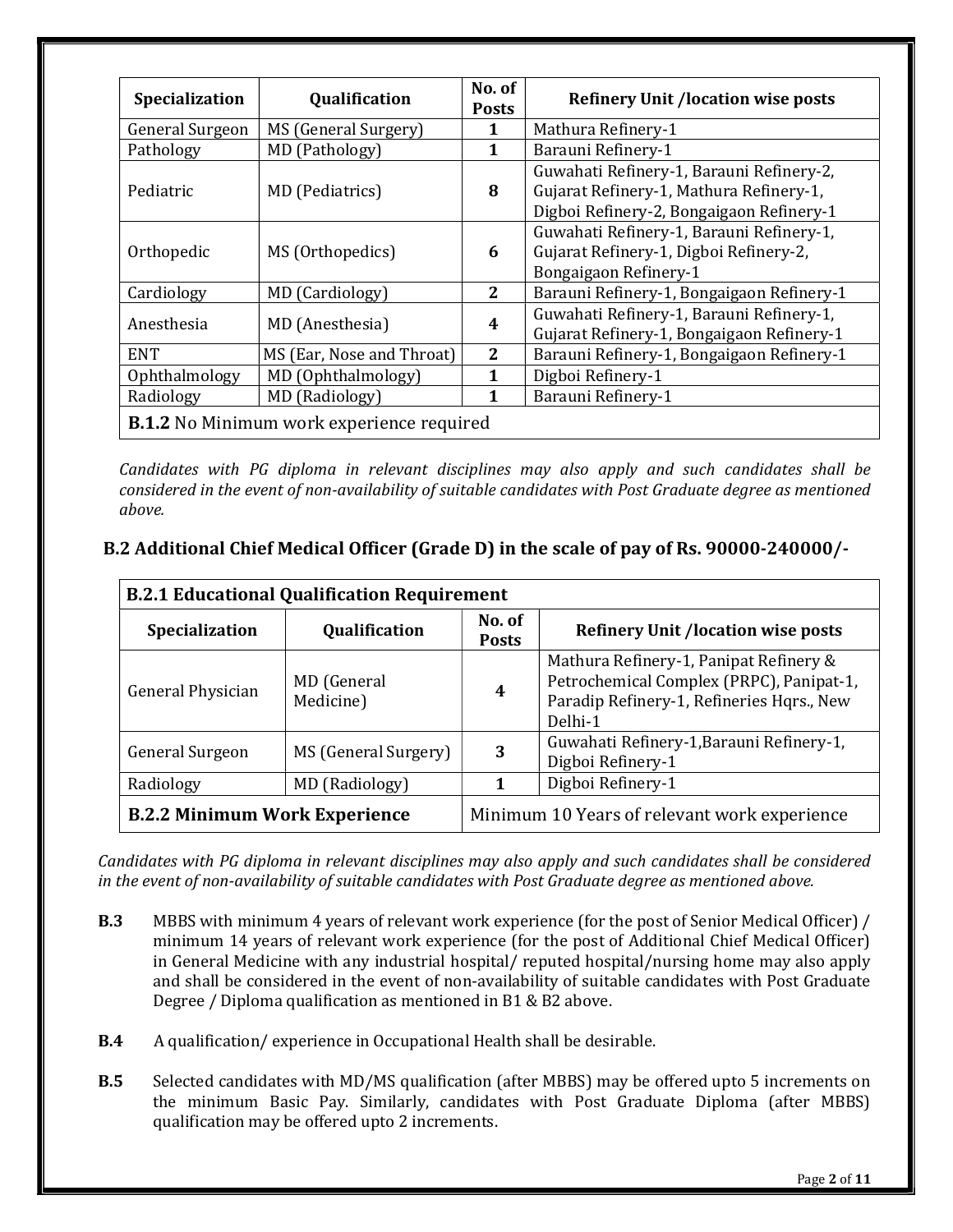- B.6 Work Experience gained after date of declaration of result of qualifying PG Degree/PG Diploma/ MBBS, as applicable, will only be considered towards counting the work experience.
- B.7 Selected candidates upon initial posting at a Refinery/location can subsequently be transferred/ posted to any of the Refinery Unit/locations (i.e Guwahati/Barauni/Gujarat/Haldia/Mathura/ Panipat/Digboi/Bongaigaon/Paradip Refineries and Refineries Headquarters at New Delhi) at the sole discretion of the Corporation, during their service period.

### C. Job Responsibilities (Indicative):

#### C.1. For Senior Medical Officer (Grade A1)

- $\triangleright$  Medical management of all patients visiting Refinery Hospitals & First Aid Centres.
- $\triangleright$  Perform Medical emergency duty as & when required / advised and in case of exigencies.
- Medical management of accident/injury cases as and when required.
- $\triangleright$  Facilitate Hospital administration
- Carry out Health Check-ups in OHC
- $\triangleright$  Supervise nursing, para-medical & administrative staff in discharging their duties.
- Carry out duties in the area of specialization/ areas assigned from time to time.
- Monitor, maintain & ensure proper usage of medical equipment, accessories & inventories in Refinery Hospitals / First Aid Centres.
- $\triangleright$  Organize Health Awareness camps
- $\triangleright$  To maintain and promote the physical, mental and social well-being of the employees
- Monitoring of working environment for assessment and control of hazards.
- $\triangleright$  Undertake any assignment as directed by Head of Medical Deptt or other Senior Medical Officers/Management from time to time.

#### C.2. For Additional Chief Medical Officer (Grade D)

- $\triangleright$  Medical management of all patients visiting Refinery Hospitals, First Aid Centres.
- $\triangleright$  Carry out duties in the area of specialization/areas assigned from time to time.
- $\triangleright$  Provide services w.r.t. nomination/rate revision of hospitals
- $\triangleright$  Scrutiny of bills of nominated hospital of IOCL and of employees, as and when required.
- $\triangleright$  Conducting Audit of Medical claims of employees
- Liaisoning and Coordination with District Hospital/ Authorities
- $\triangleright$  Coordination with Hospitals in case of medical exigencies for providing medical care to IOCL employees.
- $\triangleright$  Handling of Medical issues/ policies.
- $\triangleright$  Train, motivate and oversee all health care providers and support staff
- Perform Medical emergency duty as & when required / advised and in case of exigencies.
- $\triangleright$  Supervise overall Hospital administration/OHC in carrying out the health check-up & Pre-Employment Medical Examination.
- ▶ Compliance to Quality Assurance certifications.
- Jobs related to COVID-19.
- $\triangleright$  Managing, Handling and Monitoring of Bio-Medical Water as per the applicable Pollution Control Board Guidelines.
- $\triangleright$  Initiation and execution of Community Health Programs as per the CSR initiatives of the Corporation.
- $\triangleright$  Procurement of medicines, equipment and all facilities related to smooth hospital functioning, including framing of technical specifications
- Ensuring management and regulation of outsourced agencies, as applicable, for smooth operation of medical services at Refinery Hospital/ First Aid Centres.
- $\triangleright$  Undertake any assignment as directed by Incharge of Medical/Management from time to time.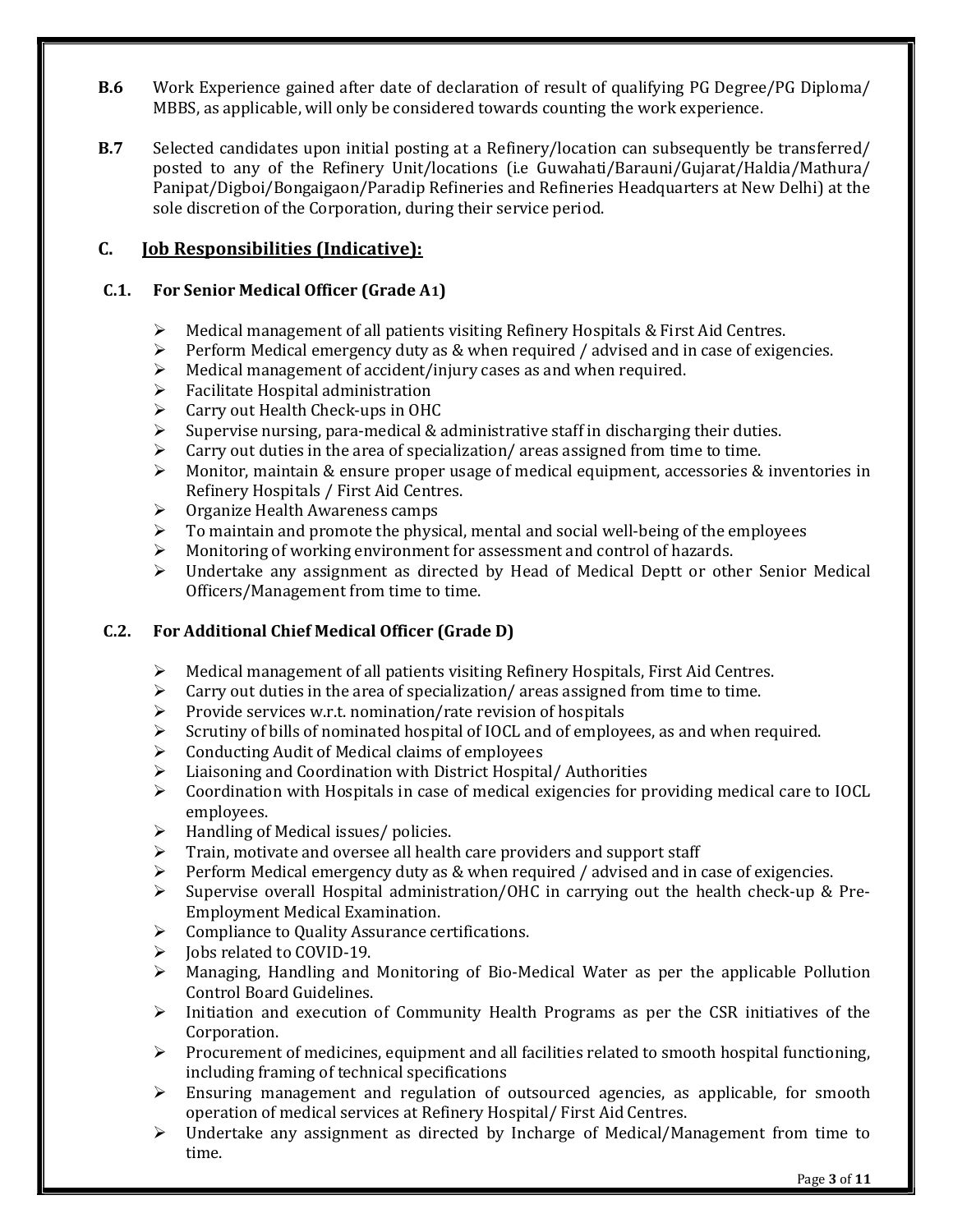D. Age Limit – As on 31-05-2022, for General and Economically Weaker Sections (EWSs) category candidates.

| Post                                              | <b>Upper Age</b> |
|---------------------------------------------------|------------------|
| <b>Senior Medical Officer (Grade A1)</b>          | 35 Years         |
| <b>Additional Chief Medical Officer (Grade D)</b> | 50 Years         |

Relaxation against reserved posts for other categories are as indicated under "Concessions/ Relaxations" section.

#### E. Concessions / Relaxations

- E.1. Reservation of posts for SC/ST/OBC (Non-Creamy Layer)/Ex-servicemen (ExSM)/Persons with Benchmark Disability (PwBD) [degree of disability 40% or more in respective category]/EWS will be as per Govt. Directives.
- E.2. Relaxation in upper age limit shall be available to respective categories, against reserved posts, as below, in line with the Presidential Directives:

| <b>Category</b>                                            | <b>Relaxation in Upper Age</b><br>Limit |
|------------------------------------------------------------|-----------------------------------------|
| OBC (Non Creamy Layer)                                     | 3 Years                                 |
| SC/ST                                                      | 5 Years                                 |
| PwBD                                                       | 10 Years                                |
| Domiciled in Jammu & Kashmir between 1.1.1980 & 31.12.1989 | 5 Years                                 |
| $\mathbf{r}$<br>$\sim$ $\sim$ $\sim$ $\sim$<br>$\sim$      | $\sim$ $cc$                             |

Ex-servicemen & Commissioned Officers (including Emergency Commissioned Officers (ECOs)/Short Service Commissioned Officers (SSCOs) :

The prescribed upper age-limit shall be relaxed by the length of military service increased by three years (i.e. age of 43 years for a military service of 5 years increased by 3 years; total 8 years; if prescribed upper age limit is 35), subject to the condition that the continuous service rendered in the Armed Forces is not less than 6 months after attestation & separation is otherwise than by way of dismissal or discharge on account of misconduct or inefficiency or by way of voluntary withdrawal.

- E.3. PwBD/ExSM candidates belonging to SC/ST/OBC (NCL) categories shall be eligible for grant of cumulative age relaxation under one/ more categories. However, cumulative relaxation in age for one/more than one category taken together shall be limited to maximum age of the candidate not exceeding 56 years as on 31-05-2022.
- E.4. For PwBD (Persons with Benchmark Disability) category, Govt of India Guidelines shall apply.

The Rights of Persons with Disabilities Act 2016 - Section 2(r) defines "person with benchmark disability" as a person duly certified by the certifying authority with:

- not less than 40% of a specified disability where specified disability has not been defined in measurable terms and
- a disability where specified disability has been defined in measurable terms.

The candidates are required to submit a Disability Certificate issued by competent authority as per the Rights of Persons with Disabilities Rules, 2017, failing which their candidature as PwBD candidates will not be considered. Persons with Benchmark Disabilities must be capable of performing the task assigned to them/take instructions using suitable aids and appliances.

The selection of candidates belonging to PwBD category will be from following category only: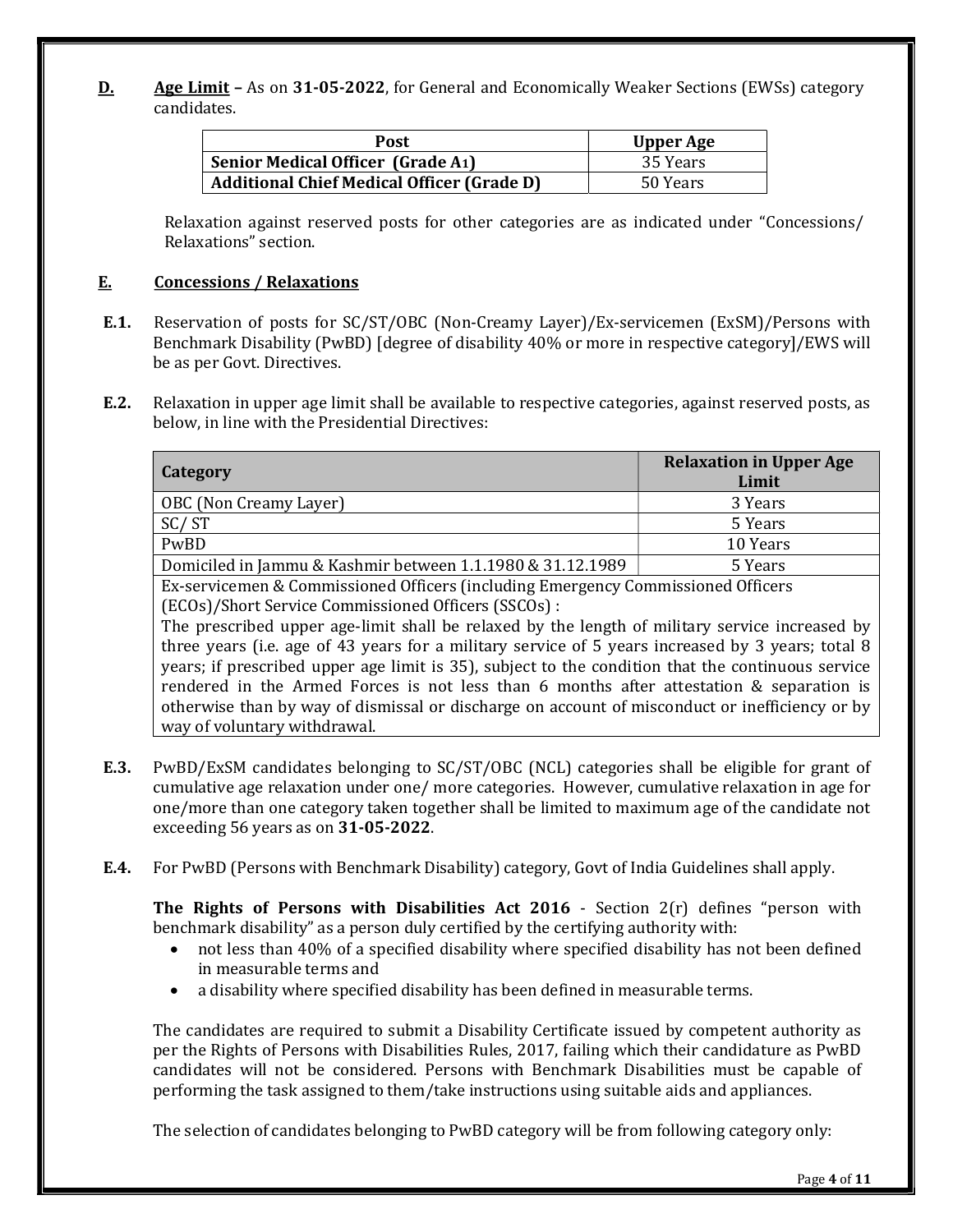| 3. PL-Musculoskeletal (OH-Lower Limbs only) | P=Physical;<br>L=Locomotors;<br>OH=Orthopaedic Handicap; |
|---------------------------------------------|----------------------------------------------------------|
|                                             |                                                          |

Being a hazardous industry, deployment of PwBDs with Disabilities, other than that mentioned above, may put such PwBDs at risk, hence not included.

- E.5. Reservations for Ex-servicemen/PwBD category will be extended on horizontal basis.
- E.6. For claiming the benefit of OBC category, candidates belonging to OBC category as per Govt. of India guidelines, should submit a latest caste certificate in the proforma prescribed by Govt. of India, which would, among others specifically mention that the candidate does not belong to the persons/sections (creamy layer) as mentioned in column 3 of the schedule to the Department of Personnel & Training, Government of India OM No. 36012/22/93-Estt.(SCT) dated 08.09.1993 & OM No. 36033/1/2013-Estt.(Res.) dated 13.09.2017.
- E.7. Candidates belonging to OBC category but falling in creamy layer (in terms of guidelines issued by Govt. of India from time to time) are not entitled to OBC reservation benefits. Accordingly, such candidates may choose to apply for the positions applicable to UR (Unreserved) candidates provided they meet the age criteria and indicate their category as "General".
- E.8. Candidates belonging to EWS category are required to submit an Income and Asset certificate issued by Competent Authority prescribed under point no. 5 of Department of Personnel and Training's O.M No. 36039/1/2019-Estt.(Res) dated 31.01.2019. If the candidates are not able to submit the income and asset certificate at the time of making application, Declaration in this regard must be furnished. Format of Income and Asset certificate /Declaration can be downloaded from the website www.iocl.com.
- E.9. PwBD candidates with less than 40% of permanent disability are not eligible. The PwBD candidates are required to submit a Disability Certificate issued by Competent Authority as per the Persons with Disabilities (Equal Opportunities, Protection of Rights and Full Participation) Amended Rules, 2017, failing which their candidature as PwBD candidates will not be considered.
- E.10. A PwBD candidate availing of only age relaxation (no relaxation in Personal Interview qualifying marks) shall be considered against unreserved post in order of merit in the select list before being considered against a reserved post.
- E.11. A candidate working in Armed Forces would become eligible for applying against civil posts only when he/she completes the prescribed period of Armed Force Service within six months from the last date for receiving applications. Such candidate is required to submit prescribed Proforma {Proforma of Certificate for employed Officials}. The prescribed proforma is available on website www.iocl.com . Candidates shall send self-attested copy of Proforma duly completed and signed along with the application form (refer to Clause L.8 Sl. No.7).
- E.12. Such candidate from Armed Forces, who has been released/retired/discharged from Armed Forces and qualified as an Ex-servicemen is required to submit an undertaking {Form of Undertaking to be given by Candidates Applying for Civil Posts under Ex Servicemen Category} duly signed by him/her stating that he/she has not secured any appointment on the civil side, along with his/her application. The prescribed proforma is available on website www.iocl.com. Candidates shall send self-attested copy of Proforma duly completed and signed along with printout of the online application (refer to Clause L.8 Sl. No. 8).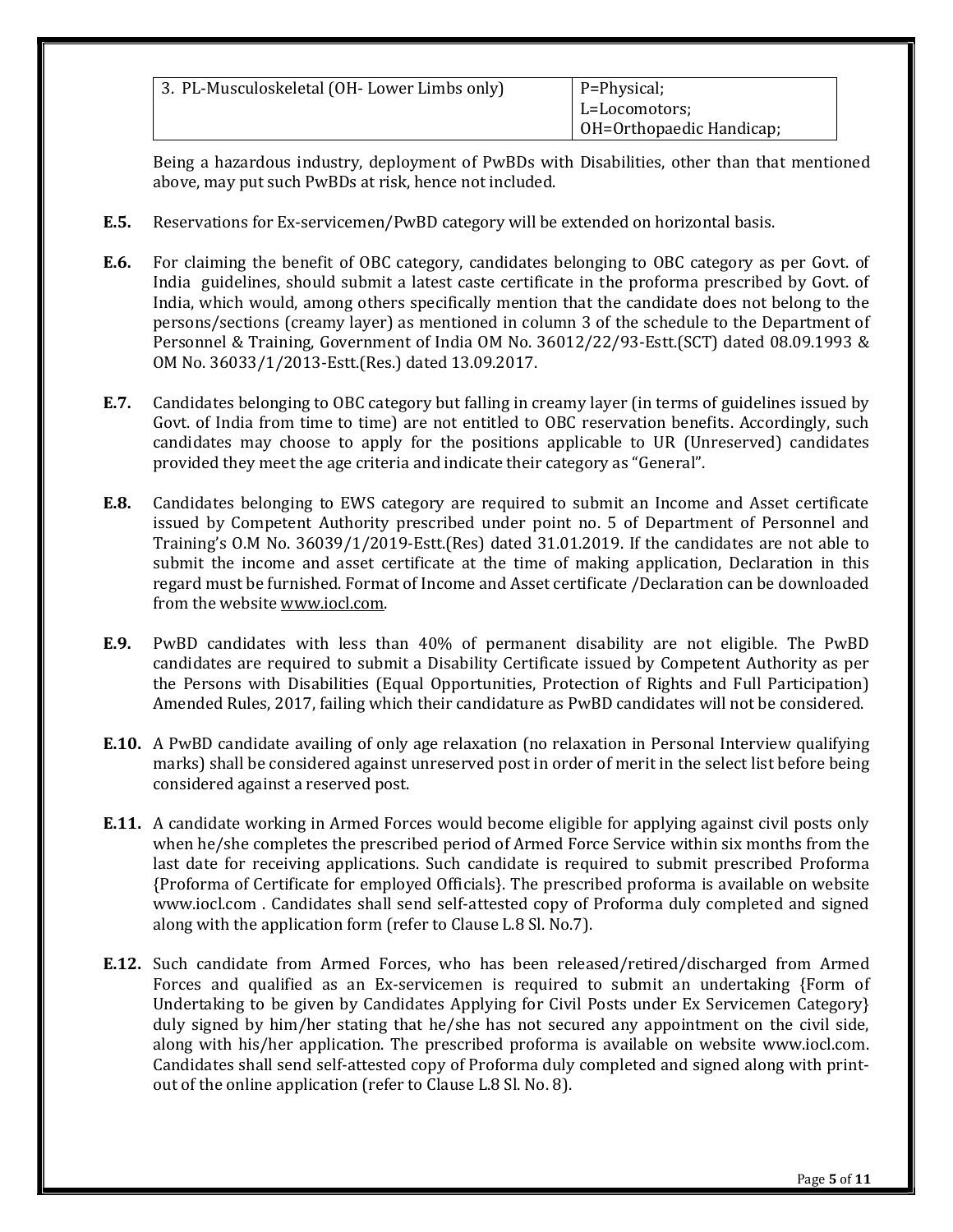- E.13. The criteria for full time regular course shall not be insisted upon in case of Ex-servicemen, provided they possess a requisite EQUIVALENT qualification that has been acquired during the service period and is recognised by respective authority.
- E.14. Ex-servicemen claiming equivalence in qualification shall be required to produce a copy of equivalence certificate issued by the concerned Ministry.
- E.15. SC/ST/PwBD/ExSM candidates are exempted from payment of application fee.

#### F. Selection Process

- F.1. The selection process will comprise Personal Interview only. Candidates will have the option to speak in either English or Hindi language during their Personal Interviews.
- F.2. The candidates should secure minimum 50% qualifying marks (40% for SC/ST/PwBD/ExSM candidates) in Personal Interview, for being adjudged suitable for selection.
- F.3. Securing the minimum qualifying marks in Personal Interview does not confer any right or claim by the candidates for consideration for final selection, as the same is related to number of positions, reservation position, relative composite merit applicable for each category, candidates meeting the notified eligibility criteria/other parameters, documents found in order upon verification and other conditions specified in the advertisement.
- F.4. In case more than one candidate secures the same mark, the candidate holding the preferred desirable qualification/experience followed by date of birth shall be considered for deciding place in the merit list.

#### G. Physical Fitness

Selected candidates will be required to undergo "Pre-employment Medical Examination" and should be declared medically fit as per Indian Oil's pre-employment medical standard. Candidates are advised to go through the "Guidelines and criteria for Physical Fitness for Pre-employment medical examination" and be assured about meeting the required physical fitness standards before applying for the notified posts. The guidelines may be downloaded from the website www.iocl.com.

#### H. Liability to declare

- H.1. Candidates with reported ailments, deficiencies or abnormalities and also those with finding of not meeting the physical fitness criteria as above shall make a declaration to this effect while submitting their application.
- H.2. A candidate found UNFIT for a position during medical examination by any other location/ Refinery unit of the Corporation or a Government Authority or any other PSU, shall be required to declare his/her medical condition with reasons for being declared "UNFIT". If the candidate applies / seeks employment/ engagement at any other location/ post of the Corporation, suppression of such information may render the candidature liable for Rejection.
- H.3. Candidates have to necessarily declare in case he/she has been arrested, prosecuted, kept under detention or fined, convicted by the Court of Law for any offence, debarred/disqualified by any Public Service Commission from appearing in its examination.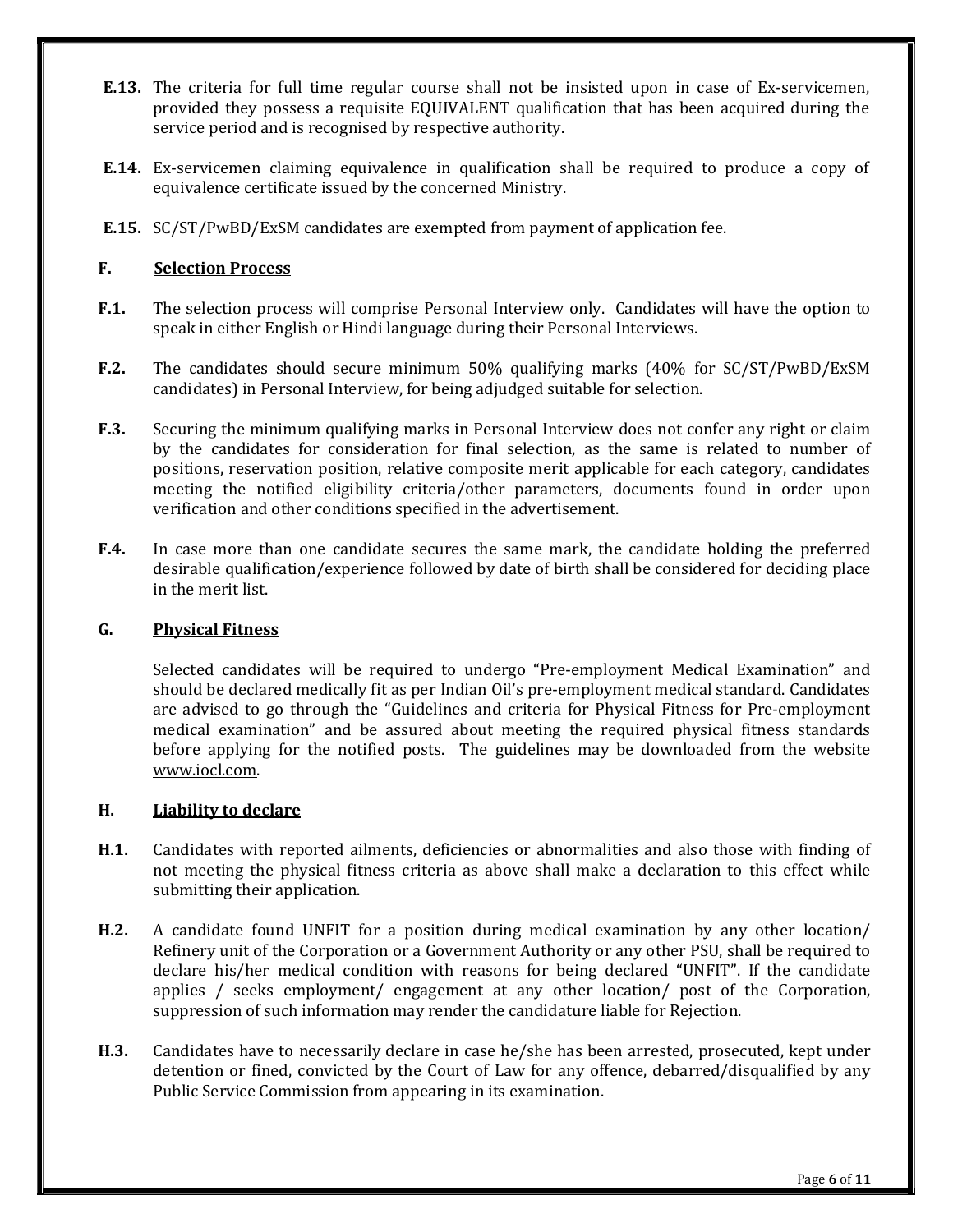#### I. Pay & Perks

- I.1. Candidates selected for the post of Senior Medical Officer will be placed in the pay scale of Rs. 60,000/- to Rs. 1,80,000/- (Grade A1). Candidates selected for the post of Additional Chief Medical Officer will be placed in the pay scale of Rs. 90,000-2,40,000/-(Grade D).
- I.2. In addition, the selected candidates will receive Dearness Allowance (DA) and other allowances, according to the rules of the Corporation in force, and as amended from time to time. Other allowances /benefits include HRA/subsidized housing accommodation (depending upon place of posting), medical facilities, Gratuity, contributory Provident Fund, Employees' Pension Scheme, Group Personal Accident Insurance Scheme, leave encashment, leave travel concession (LTC)/LFA, contributory Superannuation Benefit Fund Scheme, conveyance advance/ maintenance reimbursement, Performance Related Pay (PRP), Non Practising Allowance (NPA), etc as per rules of the Corporation.
- I.3. The gross valuation of remuneration to the company, inclusive of performance related pay (PRP), will be about Rs 19.5 Lakhs per annum in case of Senior Medical Officer and Rs 29.2 Lakhs per annum in case of Additional Chief Medical Officer. The actual remuneration may vary depending on place of posting, financial performance of the Corporation and annual performance appraisal of the individual.

#### J. Service Liability

Selected candidates will have to execute a bond to serve the Corporation for a minimum period of three years from the date of joining the Corporation as under:

| Category                 | <b>Bond Amount</b>      |
|--------------------------|-------------------------|
| General                  | Rs. Three Lakhs only    |
| EWS/OBC(NCL)/SC/ST/ PwBD | Rs. Fifty Thousand only |

#### K. General

- K.1. Only Indian Nationals are eligible to apply.
- K.2. Qualification, Work Experience and Age requirement will be as on 31-05-2022.
- K.3. Certificate issued by a Board of Secondary Education for passing Matriculation/Higher Secondary mentioning the date of birth shall be the only acceptable document in support of proof of age.
- K.4. In case of qualifications acquired from foreign Institutes/Universities, the same shall be treated at par with qualifications offered by Indian Institutes/Universities provided candidates are able to produce equivalence certificate for such qualifications from the Competent Authority.
- K.5. Reimbursement of 2nd AC Rail fare by the shortest route on production of ticket shall be extended to candidates for appearing in Personal Interview provided the distance travelled is not less than 30 kms.
- K.6. Candidates employed in Govt. Deptt/PSUs/Autonomous Bodies must submit the application through proper channel. Alternatively, such candidates are required to submit NOC from their current employer at the time of Personal Interview failing which they will not be allowed to appear for further selection process.
- K.7. Furnishing of wrong/false information or suppression of factual information will lead to disqualification. Candidates must fully satisfy themselves of the eligibility for the position to which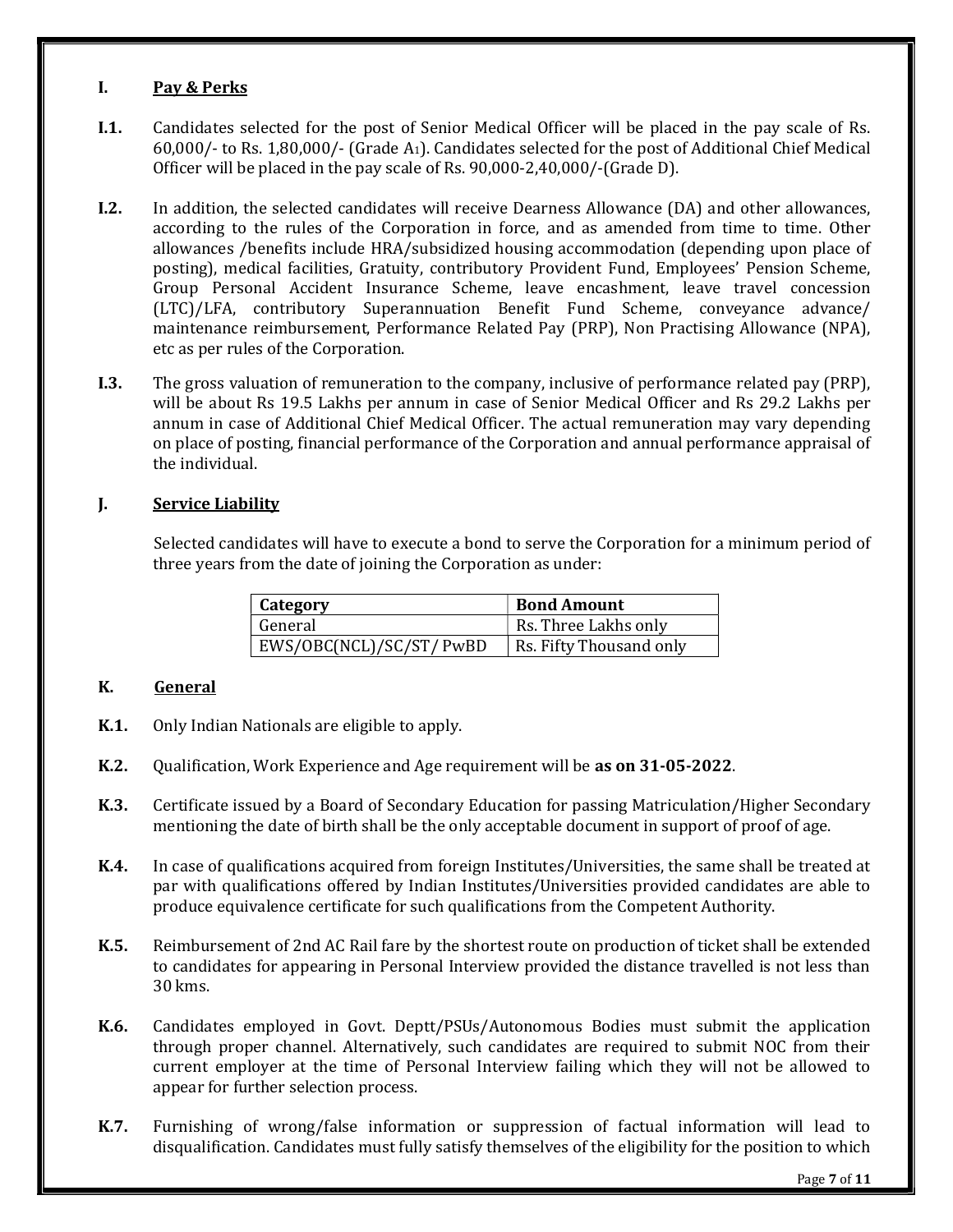they are applying. If at any stage during the selection process, it is found that a candidate has furnished false or wrong information or has suppressed factual information or is found ineligible with respect to any of the eligibility parameters, his/her candidature will be rejected. If any of the above discrepancies w.r.t. eligibility parameters, furnishing of wrong/false information and or suppressing of any material fact is detected/noticed even after appointment, his/her services will be liable for termination without any further notice. Candidate may also render himself/herself liable to criminal prosecution.

K.8. Candidates shall apply for one post only i.e. either Senior Medical Officer (Grade A1) or Additional Chief Medical Officer (Grade D) and choose the appropriate Application format for the purpose. Further, a candidate must apply under either of the qualification categories i.e. under MD/MS/PG Diploma Qualification holder or under MBBS qualification holder.

Applications of candidates applying for both the posts or both qualification categories shall not be considered and will be summarily rejected without any further communication.

- K.9. Candidates with MD/MS and PG qualification are required to indicate preference order of Refinery Unit/location for the initial posting as mentioned against specialization having positions at multiple locations (refer Clause B.1 & B.2 above). Similarly, candidates with MBBS qualification shall indicate preference order amongst available Refinery Unit/location for the initial posting. Instructions/details are available in the Application Formats. Please note that the candidates shall not have any right to claim for initial posting at a particular Refinery Unit/location or as per the submitted preference order. The initial posting shall be solely decided by the Management at its absolute discretion.
- **K.10.** The candidature of the applicant would be provisional and subject to subsequent verification of certificates/testimonials, medical fitness etc.
- K.11. Canvassing in any form during any stage of recruitment process will lead to cancellation of candidature.
- K.12. Management reserves the right to cancel/restrict/enlarge/modify/alter the recruitment/selection process, if need arises, without issuing any further notice or assigning any reason thereof.
- **K.13.** The decision of the Management will be final and binding on all candidates on all matters relating to eligibility, acceptance or rejection of the application, mode of selection, cancellation of the selection process either in part or full, etc. No correspondence will be entertained in this regard.
- K.14. Corrigendum/Addendum/Notice etc. with regard to this advertisement, if any, will be made available on www.jocl.com only. Candidates are advised to refer to the above website periodically for updates. All future communication/ updates related to this advertisement shall be made only through our website www.iocl.com.
- K.15. Candidates shortlisted and called for Personal Interview will be intimated through e-mail ID supplied by them in their Application Forms.
- K.16. Candidates awaiting results as on date of submission of application will not be considered eligible.
- K.17. Personal Interviews are likely to be held in the 4<sup>th</sup> week of July, 2022 onwards tentatively at Delhi/NCR & Guwahati locations. However, depending upon the no. of candidates called for Personal Interview and other factors, location(s) may be dropped/changed.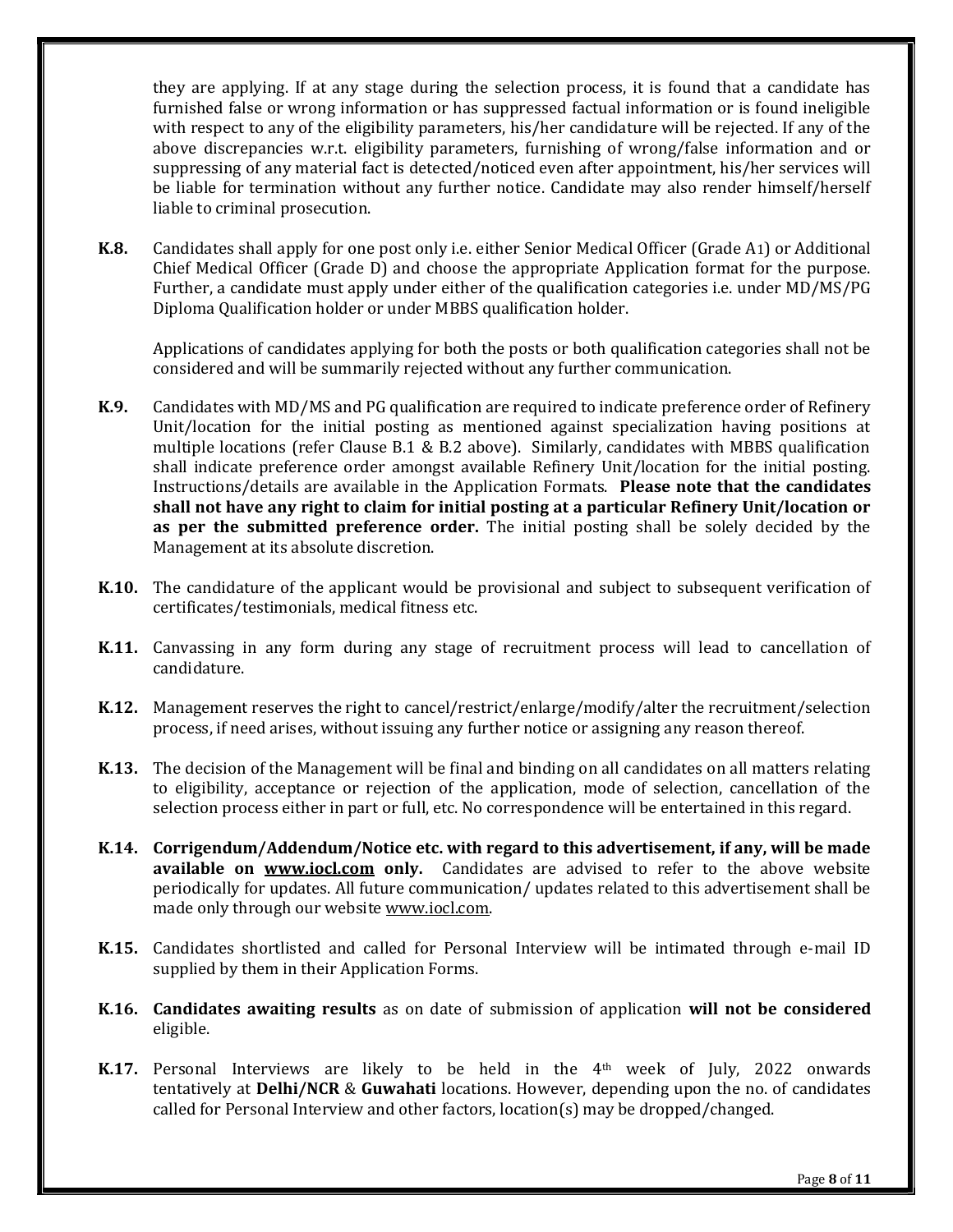The location and exact venue of the Personal Interview shall be conveyed through the communication issued for Personal Interview. Any request for change of Personal Interview location and venue shall not be entertained.

K.18. Disputes, if any, shall be subject to jurisdiction of Courts at New Delhi.

#### L. How to Apply

L.1. Candidates may visit the website www.iocl.com and Go to 'What's New' > Click on "Recruitment of Medical Officers in Refineries Division - 2022" to get the detailed Advertisement.

#### L.2. Application formats are separate for the post of Senior Medical Officer (SMO) in Grade A1 (Format A-SMO) and for the post of Additional Chief Medical Officer (ACMO) in Grade D (Format B-ACMO).

Candidates meeting the prescribed eligibility criteria for the notified post may download the relevant Application format, which is available under the advertisement on the website.

- L.3. Candidates are advised to carefully read the full advertisement for details of age/educational qualification and other eligibility criteria before filling the application form for the appropriate post.
- L.4. Candidates must have the following ready before applying:
	- $\triangleright$  An active e-mail ID and mobile number which must remain valid for at least one year. All communications to candidates will take place only through e-mail. IOCL will not be responsible for bouncing /non delivery of any e-mail to the candidates.
	- $\triangleright$  The relevant certificates/testimonials/documents/proofs pertaining to age, caste/subcaste including date of issue & designation of issuing authority, State of Origin, educational qualifications, post-qualification work experience (as applicable), Disability Certificate (if applicable), Service Discharge Certificate (if applicable), Income & Assets Certificate (if applicable) etc.
- **L.5.** General, OBC and EWS candidates are required to pay a non-refundable application fee of Rs.300/- (Rupees Three hundred only) through SBI e-collect (https://www.onlinesbi.com/sbicollect/icollecthome.htm). The procedure for online payment of application fees is as under:
	- Click on 'Click for Application Fees payment" (or go to https://www.onlinesbi.com/sbicollect/icollecthome.htm) > Choose State of Corporate as All India, Type of Corporate as PSU- Public Sector Undertaking, PSU Name as Indian Oil Corporation Ltd, and Select Payment Category as "Medical Officers in Refineries Division" and then complete the payment process submitting the relevant details like Name/DoB/ Father's Name/Post Applied For etc. and making online payment of application fees of Rs.300/-. Upon payment, save and take a printout of the payment confirmation slip for further application process and record.
	- $\triangleright$  The provision for online payment of application fees shall be available from 17-05-2022 (10.00 Hrs) to 07-06-2022 (17.00 Hrs.) so that candidates shall have sufficient time to submit the details of SBI e-Collect transaction in application form and to send payment receipt confirmation slip along with their application form as mentioned at Clause no. L.8. IOCL will not be responsible for any glitch in SBI e-collect payment gateway or any failure of payment/non- generation of transaction number through the gateway.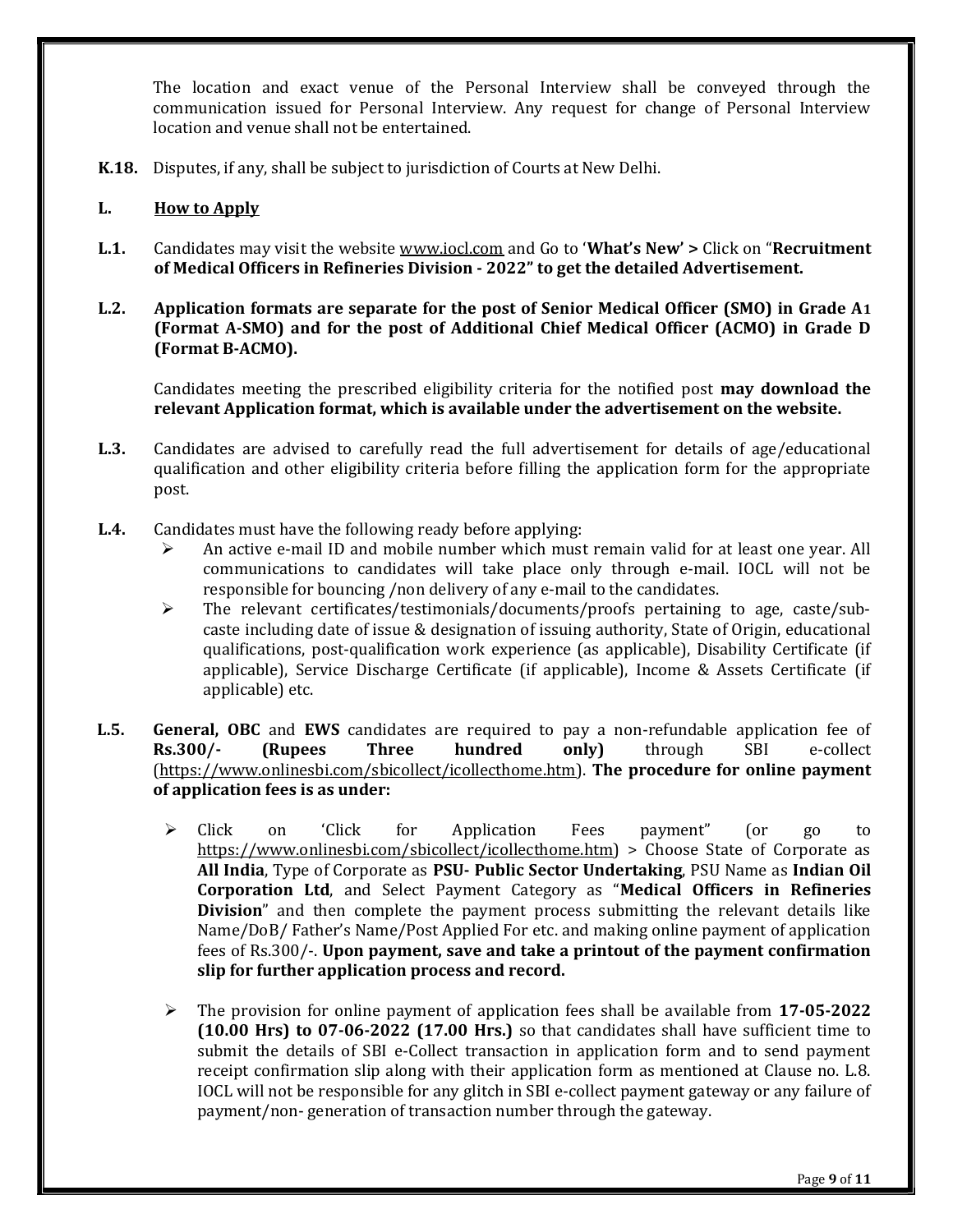- L.6. No application fee is required to be paid by candidates belonging to SC/ST/PwBD/ExSM categories.
- L.7. The candidate must ascertain the correctness of each information/details before filling in the "Application Form" and its final submission. The candidate shall be wholly/exclusively responsible for the information/details so filled /provided in his/her Application Form.
- L.8. Upon filling up of such application form and fees payment (as applicable), candidates are required to affix latest passport size photograph, put signatures at the space provided and attach selfattested copies of the following:
	- 1. Matriculation/Higher Secondary certificate issued by Board of Secondary Education as proof of date of birth.
	- 2. Marksheet of Class Xth /XIIth by the concerned education Board/Semester-wise or yearwise mark sheets of Graduation/Post Graduation/PG Diploma issued by University/ Institute (as applicable).
	- 3. Certificate of Class XII Pass by the concerned education Board/Graduation/Post Graduation Degree Certificate/PG Diploma Certificate issued by respective University/Institute (as applicable).
	- 4. Copies of Internship Completion Certificate and Valid Registration certificate from State Medical Council/ Medical Council of India.
	- 5. SC/ST/Disability Certificate/OBC (NCL) Certificate alongwith "Declaration"/EWS-Income & Asset Certificate/"DECLARATION for ECONOMICALLY WEAKER SECTIONS Candidates". Certificate must be in the prescribed format (available on website www.iocl.com) and issued by the Competent Authority.
	- 6. Experience Certificate or Copy of Offer Letter, Joining Letter, Payslips, Increment Letter, relieving letter etc. proving the continuance of experience for the period being claimed. The documents submitted in support of Experience must clearly establish the nature and period of experience being claimed against the post.
	- 7. Duly completed Proforma of Certificate for employed Officials to be submitted by candidates belonging to Ex-Servicemen, as applicable (Refer Clause E.11 above).
	- 8. Duly completed Form of Undertaking to be given by Candidates Applying for Civil Posts under Ex Servicemen Category- to be submitted by candidates belonging to Ex-Servicemen, as applicable (Refer Clause E.12 above).
	- 9. Further, Proof of Qualification (Equivalence){refer Clause E.14}, Service Certificate/ Discharge Certificate, as applicable shall be required in case of Ex-Servicemen.
	- 10. Equivalence Certificate from the Competent Authority for qualifications acquired from foreign Institutes/Universities regarding their treatment at par with qualifications offered by Indian Institutes/Universities, as applicable {refer Clause K.4}.
	- 11. Payment Confirmation Slip received from SBI-e-Collect after successful payment of Application Fees (not applicable to exempted candidates i.e. SC/ST/PwBD/ExSM candidates).
	- 12. Latest passport size colour Photograph of Candidate to be affixed on the Application Form in the space provided and an additional photograph (with name mentioned on the backside) to be attached separately.
	- 13. Photo Identity Proof (Aadhar Card/Driving License/Voter Id/PAN Card/Passport).

The above documents are to be sent (with name of post applied for super-scribed on the envelope) by **ordinary post** so as to reach by 16-06-2022 at the following address:

#### The Advertiser, Post Box No.3096, Head Post Office, Lodhi Road, New Delhi 110003.

L.9. Application form along with documents not received within stipulated date, Incomplete Applications i.e. Application form received without photograph/signature/ prescribed certificates